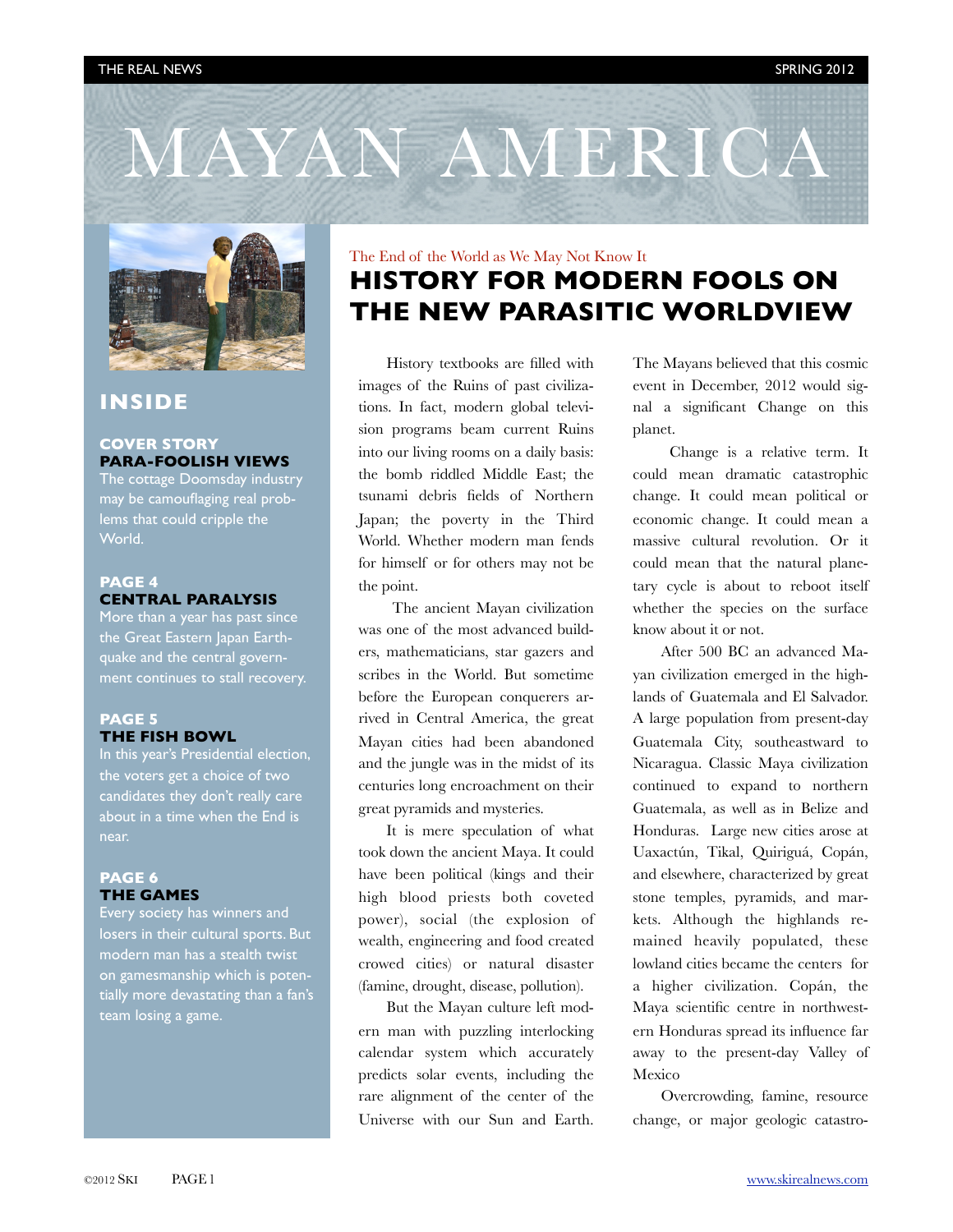phes may have contributed to migration, but contact between the highland and lowland peoples continued as merchants carried cultural, economic, and social traits from one place to another. But the Mayan culture of war, massive engineering projects, complex astrology and language, and trade flourished for another 900 years.

## *History is full of cycles of Doom. Also, history is full of fools who do not recognize the follies of the past.*

All advanced cultures have myths or beliefs that deal with the origin of the world, their existence, and the end of the world, describing what people can never "see for themselves." In traditional, preindustrial societies myths form perhaps the most important available model of instruction, since no separate philosophical system of inquiry existed.

The Maya, like other Middle American Indians, believed that several worlds had been successively created and destroyed before the present universe had come into being.

It appeared to Mayan rulers that four worlds preceded the present one. People were made successively of earth (who, being mindless, were destroyed), then of wood (who, lacking souls and intelligence and being ungrateful to the gods, were punished by being drowned in a flood or devoured by demons), and finally of a corn gruel (the ancestors of the Maya).

The present world, the Maya believed, is doomed to end in cataclysms as the other worlds have done previously. According to the priestly

concept of time, cycles repeat themselves. Therefore, prediction was made possible by probing first into the past and then into the future: hence the calculations, bearing on many millennia, carved on temples and inscriptions. The priests probably believed that the present world would come to a sudden end, but that a new world would be created so that the eternal succession of cycles should remain unbroken.

The most advanced society in the Americas was based on a powerful royal king descended from the gods, an elite and scholarly group of priests who performed the rites, appeased the gods and worshiped time itself, and the peasants who domestication of corn allowed large city states to be built and prosper in harsh climate zones.

Today, American history is dominated by the European immigration, colonization and industrialization of North America. But Maya priests made discoveries in astronomy and mathematics comparable to similar advancements in ancient Egypt. The Mayans were the first to develop positional mathematics and the zero, concepts which some scholars believe were critical in the advancement of mankind's knowledge. Mayans also developed an advanced system of writing, and their hieroglyphs on stone monuments erected throughout the Mayan lands, recorded their history.

 Math and writing allowed great achievements. Mayans developed an accurate calendar and complex systems of agricultural and water management.

Brilliant Mayan artistic and scientific achievements in ceramics, sculpture, weaving, and painting,

some of which were more advanced than European accomplishments of the same era.

 The Maya did not adapt their scientific knowledge to change how society operated: for example, Maya were unable to develop energy-saving machines, even though they knew about the wheel, which was found on children's toys, but not adapted to any practical application. Animals were not domesticated, and all work was done by human hand labor directed by the ruling class.

It may have come from the preaching of sacrifice. Maya religion was centered around human sacrifice to appease the gods. The normal sacrifices were likely captured prisoners, but recent evidence shows that some children of the cities were used as well. In addition, the kings used to blood let themselves, and burn it in order to communicate directly to the heavens.

 Such barbaristic rituals lessen the accomplishments of the Maya in the opinion of modern mankind. It makes no sense why human sacrifice and brutality would be worshipped; but the same could said for any time traveler to the death matches in ancient Rome to today's violent mixed marshal arts blood baths.

But that was the Mayan way: simple subsistence populous in pagan-like spiritual system in a complex mathematical and scientific controlled by an elite order.

When our modern calendar turns over to special dates, like the 21st Century, the people of the work reflect on the significance of the event.

In the decade leading up to the Year 2000, there was dread amongst the policy wonks. Encyclopeia Bri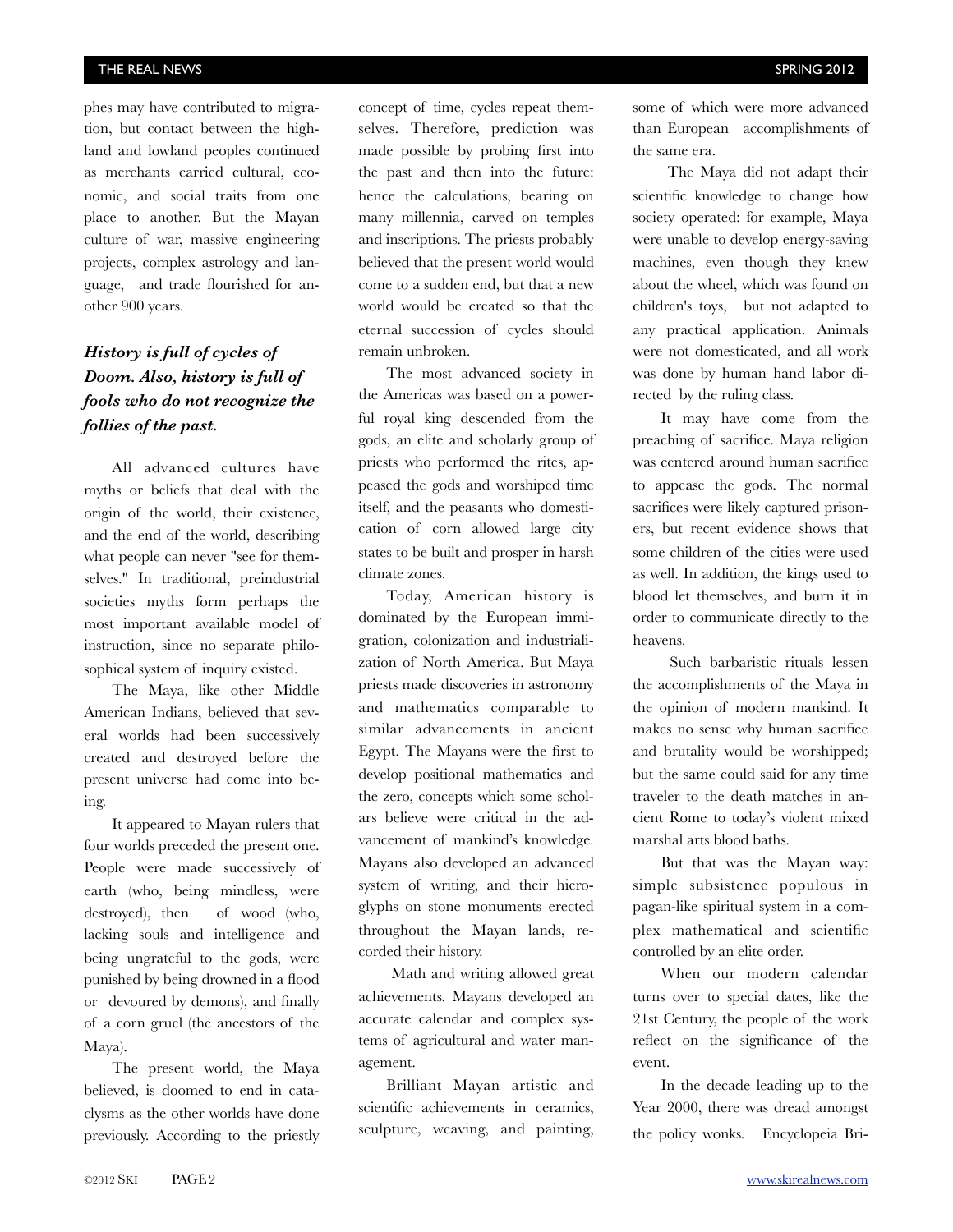tannica notes that by 1994, they suggested instead that the world might soon be rent by a "clash of civilizations" pitting the democracies against militant Islam and an imperial China, or by the spread of "chaos" as millions of refugees from failed societies in the southern half of the globe invaded the wealthy lands of the north, or by ecological and demographic disasters touched off by the spread of industry and disease in the Third World, or by the spread of nuclear and missile technology from pariah states and organized criminals in the former Soviet Union into the hands of terrorists.

"Perhaps such doomsday scenarios would prove to be exaggerated, or perhaps they would convince the leaders of the world's Great Powers how vital it was to act in concert. At the very least, the leaders of the 21st century might derive hope from the fact that humanity had survived the 20th century and take wisdom from its turbulent history," the publication noted.

There has been a rise in "globalists" looking to create a new world order by centralizing power in a new superpower elitist state. These globalists include international bankers, world political leaders, United Nations officials and control freak industrialists.

 The world has become an interconnected ticking time bomb. The internet and satelitte communications has made world events instanteous conflicts. The Bush and Clinton administrations acknowledged the difficulty to design a global structure of peace based on institutions and values shared by all the Super Powers and capable of imposition upon the lesser ones. Foreign policy analysts

had believed the triumph of capitalism and human rights would end of cycle of regional violence to create a calmer, peaceful, new world order.

But at what cost? Sovernity. Independence. Wealth. Current standard of living. Loss of resources. Imposition of a new value system over one's individual morals and ethics?

# *Perhaps the Maya civilization ended because the peasants grew tired of the tyranny of the war state and heavy labor to appease a small, arrogant, ruling class.*

Central to the Mayan concept of Time is that it was not linear but a cycle that repeats itself. This observation is incorporated in the modern phrase "people who do not study history are doomed to repeat it." Each successive generation to validate their existence thinks they are better than their anscestors. Their accomplishments have more meaning than the tribulations of the past. They don't learn from the past (and its mistakes or cycles) because the current generation thinks that is irrelevant to the present.

We live in a time of extreme distrust of government. High unemployment, high taxes, almost daily stories of public corruption, an unaccountable institutional entitlement system combine to punish the foundation of society: the middle class family. At a certain point the ulcers and stress of a small businessman trying to make enough sales to eek out enough cash in the register by the end of each week to pay his mortgage, feed his family and pay all his taxes will cause a final throwing in the towel.

In Chicago, if you look at your sales receipt for fast food the tax rate is 11.25 percent. If you read the taxes and franchise charges on your telephone bill you will see that you are paying 21 percent in taxes. If you are self employed, you must kick in more than 13 percent in employment taxes from each paycheck, plus withholding.

Local government is so in debt from self interest fat pension deals and wasteful spending sprees that they are now getting into "double taxation" of goods. For example, Chicago is thinking about imposing a soda tax in addition to the normal sales tax. So a consumer is getting penalized for picking up a six pack of Cola for the mismanagement of their public officials.

There is no recourse. The game of politics is so sleazy, so insular that it is rigged to continue the status quo, despite the party labels. We are at the Machevillian tipping point where absolute power corrupts absolutely. The ideal of democracy has rusted like its core industries into a tyranny of brain dead incumbents who have expanded their parasitic blood sucking to new levels of absurdity. No one has the strength to tell the emperors that they have all the clothes and the people they represent lie naked in the crumbling street gutters.

Forty-five million Americans are on food stamps, eleven million are on disability, mor ethan 60 million get some form of a government check (social security, welfare, unemployment): is there anyone left in the private sector to pay for this? And so teeters the House of Cards as the leaders who promise change but do nothing but laugh on their way to their banks.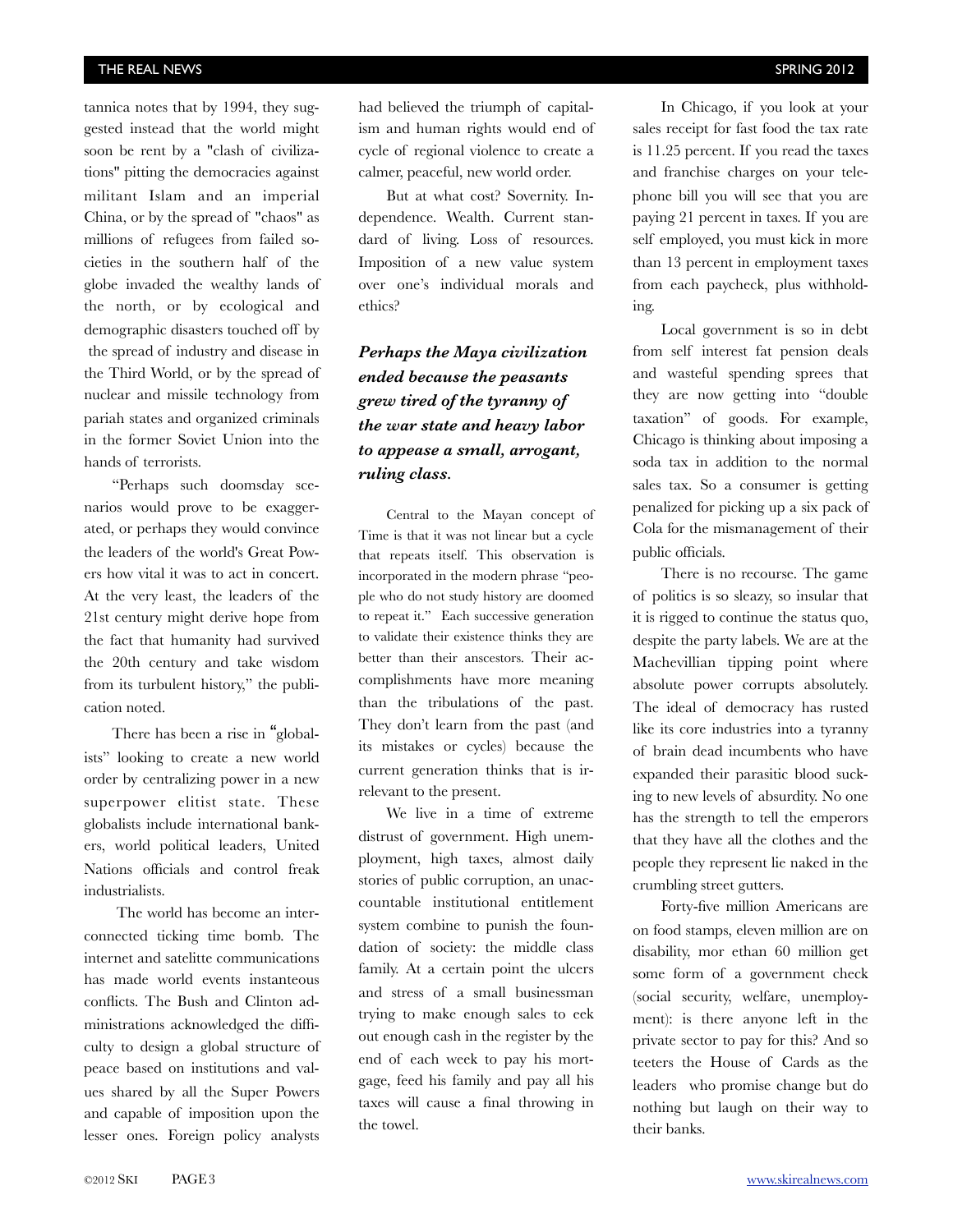#### THE REAL NEWS SPRING 2012

#### Abandonment of the Ruins

# **JAPAN'S RECOVERY IS FAILING DUE TO CULTURAL DOGMA**

After a year, Eastern Japan still looks like war zone. Less than a quarter of the tsunami debris fields have been cleared; there is another 25 years of garbage to collected and managed by the country. NHK continues to showfeature stories of small towns wiped out by the waves unable to get final approval or government assistance to rebuild.

To cope with the massive problem, Japan's centralized government created new bureaucracies to first study the problem, listen to options or alternatives, then weigh the information, meet with other agencies, create new agencies to review and write reports, then come to the conclusion that they are not ready to fund any projects.

Local mayors have become frustrated by the lack of progress. Their remaining citizens have been moved into shelters in other towns. Many have decided to leave the area to find work. Those still living in temporary trailers cannot get back on their feet because of their pre-disaster debt and the lack of bank capital to re-open their businesses.

The scale of the disaster is not apparent to the average outsider. It is like Hurricane Katrina hitting several dozen New Orleans cities with prejudice. And like the U.S. government's weak response and lack of clarity to manage the refuges, survivors in Japan cannot do anything without central government assistance. They



have no resources left to rebuild their lives. They are totally dependent upon government action. The paternalistic culture is the greatest stumbling block to recovery. Many towns are ready to rebuild: they have locals willing to work, the land cleared but are stymied by the lack of permission and/or funding to go ahead. As each month passes by, the remains of the devestated areas turn into permanent ghost towns.

It seems the government does not want any cities to rebuild in their flooded areas. The move to higher ground is a practical and pragmatic problem since land ownership and infrastructure issues add to the planning and costs. But even when a local community comes together and finds new building acreage, they are told to wait.

 This is the same government who over-reacted and shut down the entire nuclear power grid leaving the country in an energy shortage. The review of these plants has been so slow that some believe the nuclear industry could collapse in a year.

Those pensioners already on public assistance have yet to come to grips with their plight. They do not want to move because it would be an insult to their ancestors buried in the terraced memorials. Their culture and upbringing requires respect for the dead in order to help the living. The abandonment of their generational home would be considered an insult to their ancesors and their way of life.

This is the Second Spring. Spring is supposed to mean hope and renewal. But last year's spring only brought death and destruction for which the nation has yet to get a workable solution. As world aid that has supported a subsistence shelter community dewindles, quake refuges know they can no longer live in such paltry conditions. They must come to grips with abandoning their beliefs and principles and their home to leave the prefecture to go live with distant families or friends.

Just as the Maya left their capitol cities as abandoned ruins at their height of civilization, so has Japan.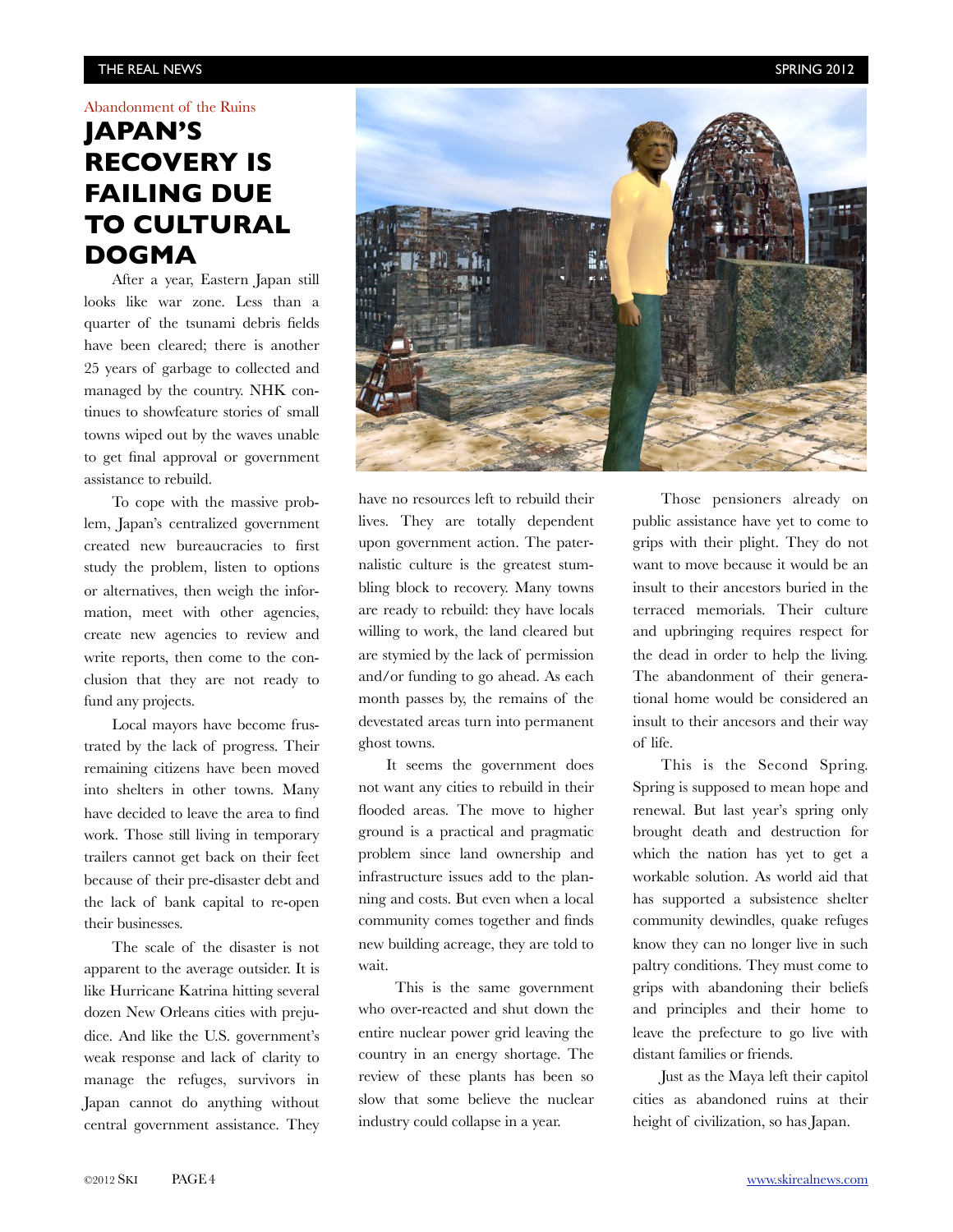#### THE REAL NEWS SPRING 2012

It is not about SuperPACs, nationalized health care, the economy, poverty, Middle East tensions, terrorism or massive government deficits.

It is all about boredom, apathy and electoral depression.

Americans will go to the polls in November to choose between two monotone boring carp.

Another election cycle of no choice being the only selection has numbed the minds of the voters, now assured that nothing will change.

#### The Incumbent Court Jester **OBAMA**

President Obama rose through the political ranks on the insider graces of those who wished to market his style over their liberal substance to gain power. Obama is a classic straw man in office; he defers constantly to Congressional leaders "to figure things out." When the polls turn, he goes on to lecture people to compromise to his position, then goes back to playing golf with his buddies, thinking that a speech automatically solves everything.

The inbred royals in Europe had the same problem. Lack of honest intellectual thought in the face of harsh reality of their countrymen. Rulers play the part of all knowing seers of future prosperity. Their visions promise wealth on everyone at a cost to no one. But the only class that prospes is the ruling class.

Democrats like Obama are running this year not on their past records; in fact, the Senate has failed to pass a budget in three years. The utter distain for not doing their constitutional jobs is not even raising complaints in the media. How can a country be run when elected managers refuse to go out on a limb and manage?

It is an arrogant attitude of "letting the people eat their own cake," a monarchistic approach to telling the people "beneath" them to make good with what they have for tomorrow may bring hope without change. In the worst economy and non-recovery since the Great Depression, Obama's leadership has been like the void in space: empty promises and no action. And it is great that the anger of the populists has been misdirected toward the Wall St. rich, ironically, Obama's core campaign base who have much to gain in another term of federal crony capitalism.

#### The Milktoast of Massachusetts **ROMNEY**

An ocean jellyfish has no spine. When you take it out of its depths, it falls a part into a mucous mass of rot. Candidate Romney is a political jelly. His stump speeches lack any depth of vision, and his off the cuff remarks are terrible slimy sneezes.

 He is trying to claim his business experience will change how the federal government runs. He is a Euro-conservative: I am a better manager of big government than the Democrats. That is the last thing American conservatives want to hear from a Republican. Goveernments can never run like a business because they are established for the sole purpose of being a money losing, complex special interest funding, nonaccountable cesspoo for the national treasury. Just as Obama's health care plan is a charade, so is Romney's business platform to change.

Middle Americans view Romney as drunk insurance salesman in a stalled elevator between floors; those trapped in his bland babbling presence would kill themselves. Which is fine, for Romney is a hedge fund vulture at heart. He likes to pick at the exposed bones rather than hunt for new solutions to the nation's deep rooted problems.

In the political fish bowl, Romney is a bottom feeder. while Obama sees himself as an exotic tropical fish. Both men need to be force fed their political lines in order to survive. Romney has enough money to wage a fight, but his own personality may hold him back more than the follies and mistakes of the President's record. For independents to rally rally toward Romney, they will have to believe that they are rushing toward the edge of cliff with Obama driving the bus; lemmings for Romney is the slogan.